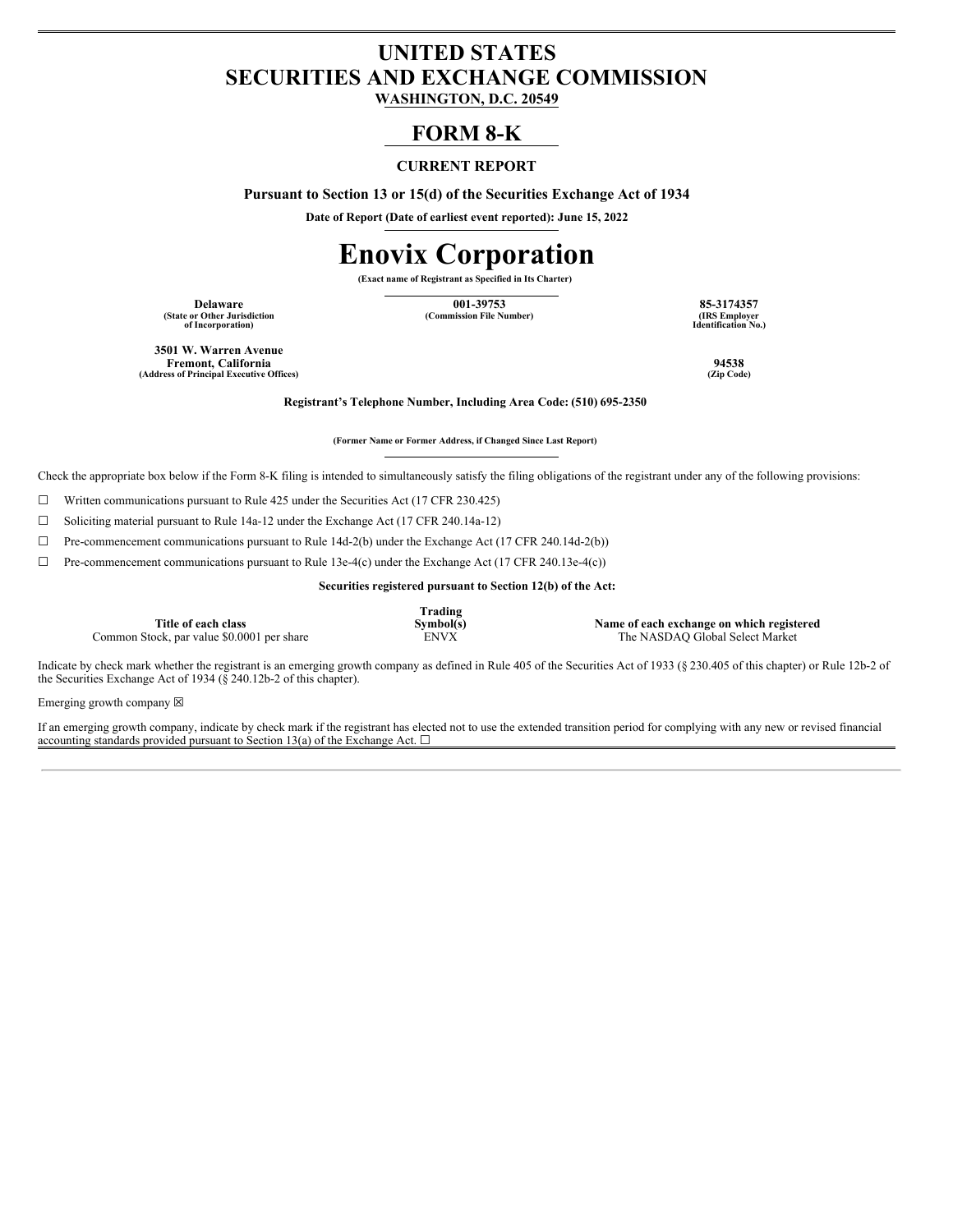#### **Item 5.07 Submission of Matters to a Vote of Security Holders.**

On June 15, 2022, Enovix Corporation (the "**Company**") held its 2022 Annual Meeting of Stockholders (the "**Annual Meeting**"). At the Annual Meeting, the Company's stockholders voted on two proposals, each of which is described in more detail in the Company's definitive proxy statement filed with the U.S. Securities and Exchange Commission on April 29, 2022. The following is a brief description of each matter voted on at the Annual Meeting, including the number of votes cast with respect to each matter and, if applicable, the number of abstentions and broker non-votes with respect to each matter.

#### **Proposal 1 – Election of Directors**

Stockholders approved the election of each of the Company's seven (7) directors to serve for a one-year term until the Company's 2023 Annual Meeting of Stockholders. The results of the voting were as follows:

| Nominee                   | For          | Withheld   | <b>Broker Non-Votes</b> |
|---------------------------|--------------|------------|-------------------------|
| Harrold J. Rust           | 82, 241, 834 | 480,229    | 33,586,250              |
| Thurman J. "T.J." Rodgers | 82.291.123   | 430,940    | 33,586,250              |
| <b>Betsy Atkins</b>       | 67,098,038   | 15.624.025 | 33,586,250              |
| Pegah Ebrahimi            | 81,806,081   | 915,982    | 33,586,250              |
| Emmanuel T. Hernandez     | 82, 262, 142 | 459.921    | 33,586,250              |
| John D. McCranie          | 82,254,777   | 467.286    | 33,586,250              |
| Gregory Reichow           | 82, 197, 805 | 524,258    | 33,586,250              |

#### **Proposal 2 – Ratification of Appointment of Independent Registered Accounting Firm**

Stockholders approved the ratification of the appointment of Deloitte & Touche LLP as the Company's independent registered public accounting firm for the fiscal year ending January 1, 2023. The results of the voting were as follows:

| For |               | Against | Abstain | <b>Broker Non-Votes</b>  |
|-----|---------------|---------|---------|--------------------------|
|     | 116, 162, 806 | 119,732 | 25,775  | $\overline{\phantom{a}}$ |
|     |               |         |         |                          |